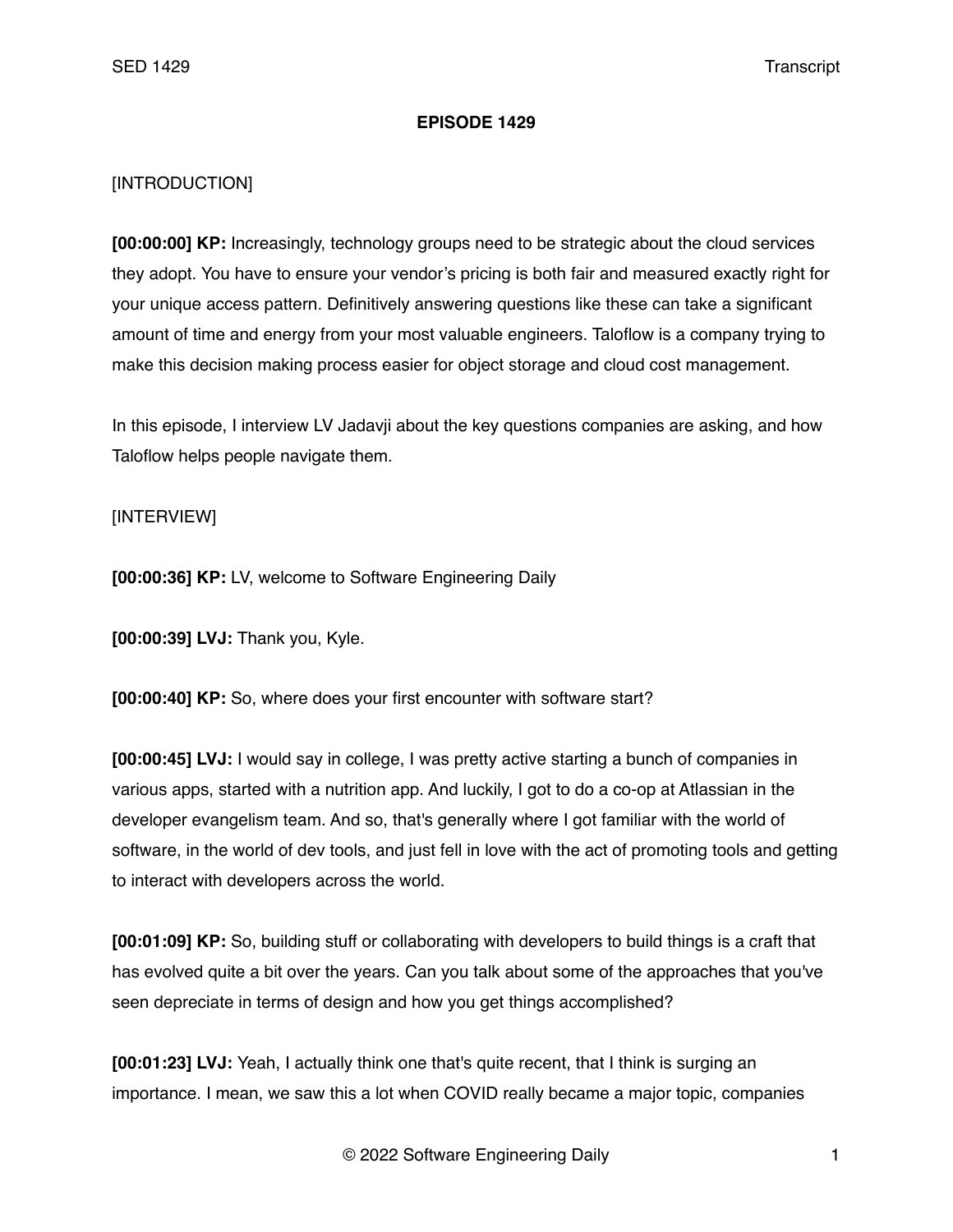started thinking about the decisions they were making at the margin a lot more and trickling down that kind of information down the stacks, let developers understood some of the impact of features and deployments on the margin.

So, I think that the world of software is coming closer and closer with business objectives, set at the executive level, I think that's super fascinating and interesting. We'll see more of that going forward. And the other thing, I think, that kind of relates to what we do today at Taloflow is just the amount of tools out there has had a tremendous complexity in terms of picking the right tool for your use case. There's more asymmetry, but then before and I think that makes building the right stock even more interesting, and frustrating at the same time.

**[00:02:16] KP:** So, in all of the projects you've worked on, where you've been building things like the nutrition app, there are technology choices to be made, and those have long-term consequences on the books. Do you have any history with challenges around financing a business and technology?

**[00:02:33] LVJ:** I've been lucky to have been able to raise quite a bit of VC dollars through the years. And I can tell you, there's always a point where a boardroom conversation ensues, and gross margins start to matter. And the last company I was building, we were 3D printing custom orthotics, and we were doing it by letting users scan their feet. And we did a ton of computer vision in the cloud to basically map their foot and create a custom orthotic from that mapping. Our margins weren't always good, but they improved over time. But really getting down to what was causing surges in costs, or spikiness and all that was really important, and help us get a pretty good hold on things.

I've also seen that at Taloflow, we've always experimented with a bunch of tools, always trying to find the right tool for the use case when we could and sometimes, we made mistakes, and those mistakes cost us dearly. It's always a pain to have to put something in, invest a bunch of time into it, sometimes months, and then rip it out. Because you find out it doesn't work or it doesn't actually do what it was supposed to do. And sometimes you can't really figure that out until you're in production. So, lots of frustrations over the years with various startups on that side of things. It's a problem that I want to solve.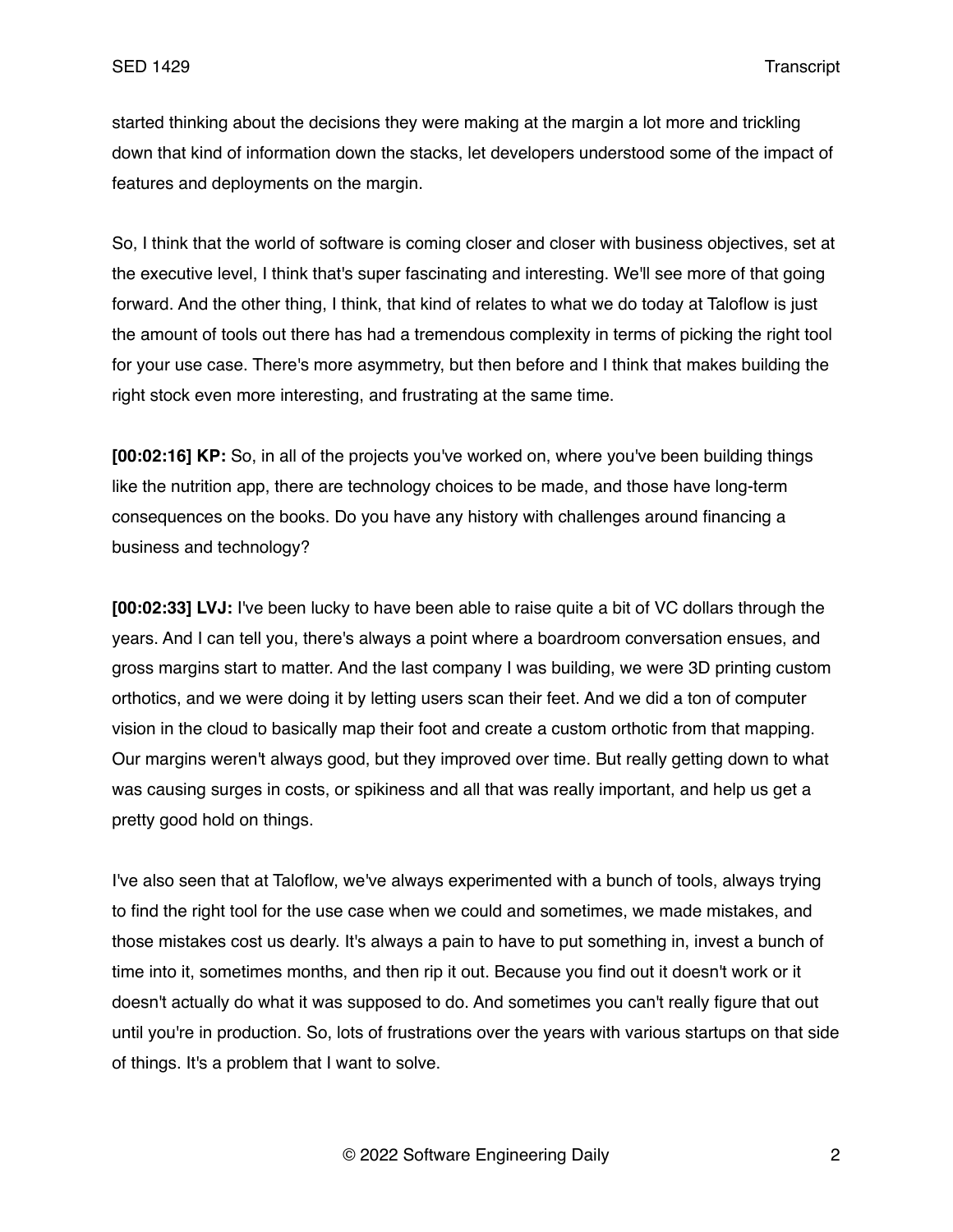**[00:03:46] KP:** So, prior to co-founding Taloflow, was there a singular seed moment that said, "This is the time making decision. We've got to build this."

**[00:03:54] LVJ:** Actually, Taloflow started with a different mission. And our pivot, I think, is what makes our story a bit more interesting here. So, we started in cloud cost management. We were actually very much like a next gen, cloud cost management tool. The prior generation was like CloudHealth scalability, and a bunch of tools came on the scene like us, trying to kind of shift left a bit and help developers get better awareness of their impact on cloud spent. So, we started that and pivoted about a year ago to helping engineering leaders pick the right tools for their use case instead. And that coincided with the YC Winter 21 batch for us.

And the reason why we pivoted is we found the space got quite saturated, and so we didn't like the space of cloud cost management as much anymore because it was harder to stand out from the crowd. Even though we had a product that had nearly 100 companies using it, including some unicorns in enterprises. But along the way, what informed the pivot was two key insights. Number one, we found that AWS was not always the default option to build on especially for these digital native companies. We were seeing some fragmentation of the stack and to using best in class tools from different providers. And then also companies were really struggling to identify the right tool for the use case they had, they showed us on their Google Docs and Google Sheets, they were using with complex feature matrices and ongoing discussions for months, or sometimes quarters on end to try to research and test different tools. It was just rife with personal bias, and oftentimes, these teams made bad decisions. So that, just clicked for us. We were like, "Someone has to help dev teams make better selections." And that was going to be us. And that's where we pivoted.

**[00:05:38] KP:** Well, if you don't mind dwelling right before the pivot for another moment, I've got a question for you about cloud cost management, which is something I've only struggled with myself in a very manual way. I haven't taken the time to look and see what tools are out there. But I'm curious, it always struck me as something like even if I need to get a tool and my companies got a budget for it, that I kind of cleaned my house once, and then hopefully good after that. Are there challenges or under attention? Or do I have the whole industry around?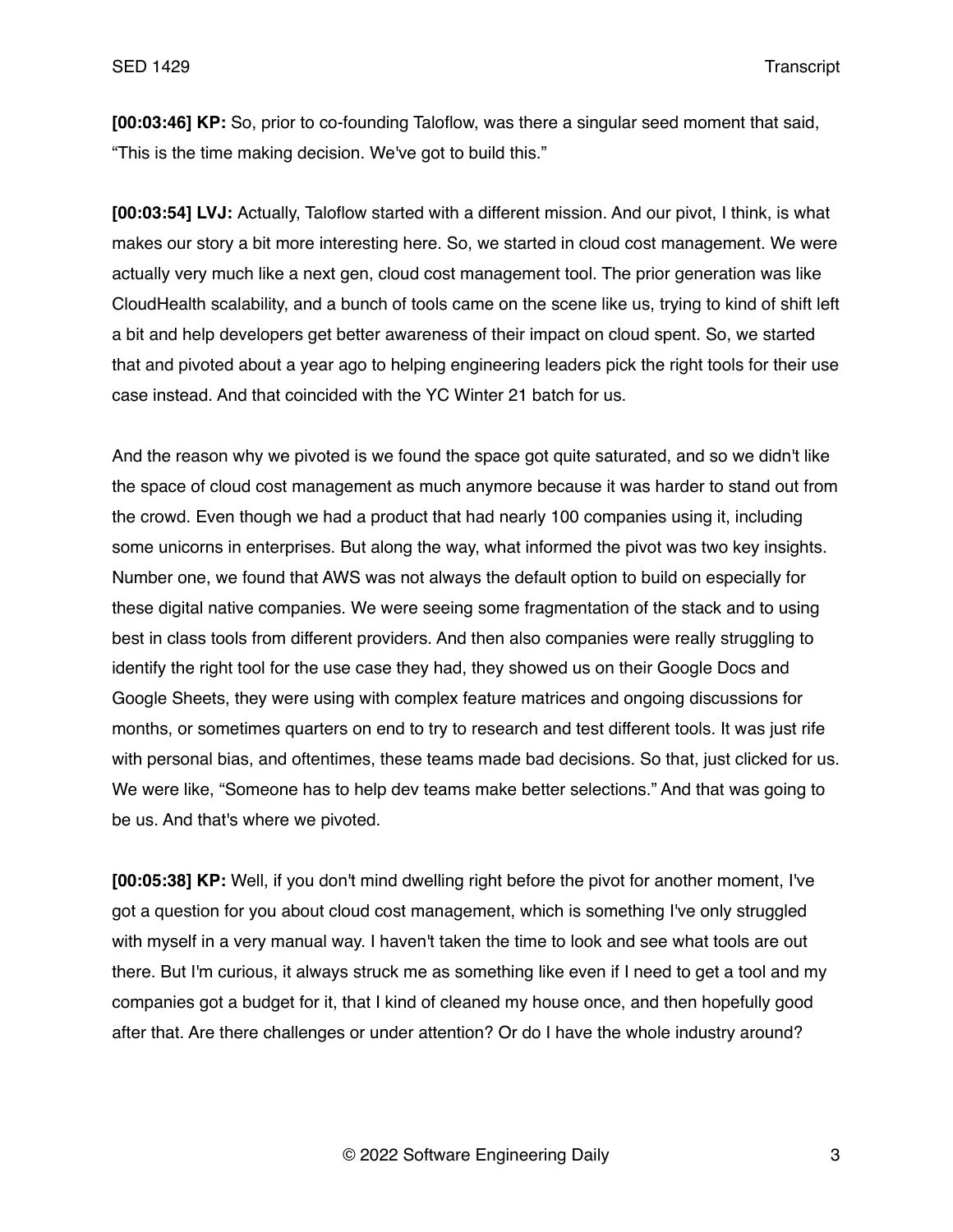**[00:06:06] LVJ:** That might have been true a while back. I think this goes to my point from earlier about decisions being made at the margin. We used to have a high degree of fixed costs, and then those slowly move to step costs, when we moved to the cloud. And now they're becoming more and more so marginal costs. So, I think serverless is a major reason for that in various other technologies, and you're paying much more incrementally than you did before.

So nowadays, the decisions you make day in and day out, virtually every deployment or pull requests can impact your cloud spend, and there are tools out there that have understood that need. And even now, we'll estimate costs within your pull requests, or the cost impact of your pull requests. So, the sophistication has gotten better, so that these tools are no longer just plug in and then take it out after you're done optimizing. Optimization is continuous and informing devs of their impact on spend is a continuous exercise as well.

**[00:07:04] KP:** So, there's definitely been a fragmentation of available offerings from startups all the way up to enterprise solutions, and a lot of technology companies are looking like stitching these together, whether that's done elegantly or like some sort of Frankenstein monster can kind of vary. In general, how many people are adopting this sort of, let's use any tool we want to approach versus, let's go through strict procedures and signups before we add any new tooling. What does a modern company on average look like?

**[00:07:33] LVJ:** Well, from the perspective of an engineering leader, you always want rigor around this process. And this process today has become increasingly complex, opaque and risky. It's complex, because there are just too many dimensions by which to assess tools way more than before. It's opaque, because you don't know what is marketing fluff and what our real capabilities. Vendors seem to have become less transparent than before. It's risky, because the decision you make today can really mess things up for you later with future integrations. And the strain on resources if you have to rip something out because it didn't work.

And I think that's why like, there's good and bad to this. But one of the best analogies for the state of cloud or dev tools today is the Cambrian explosion. So, if you don't mind, talk a bit about that. I think it's a very useful metaphor, because keep in mind, I'm not a paleontologist, but 500 million years ago, the Earth's population of organisms went through a phase of rapid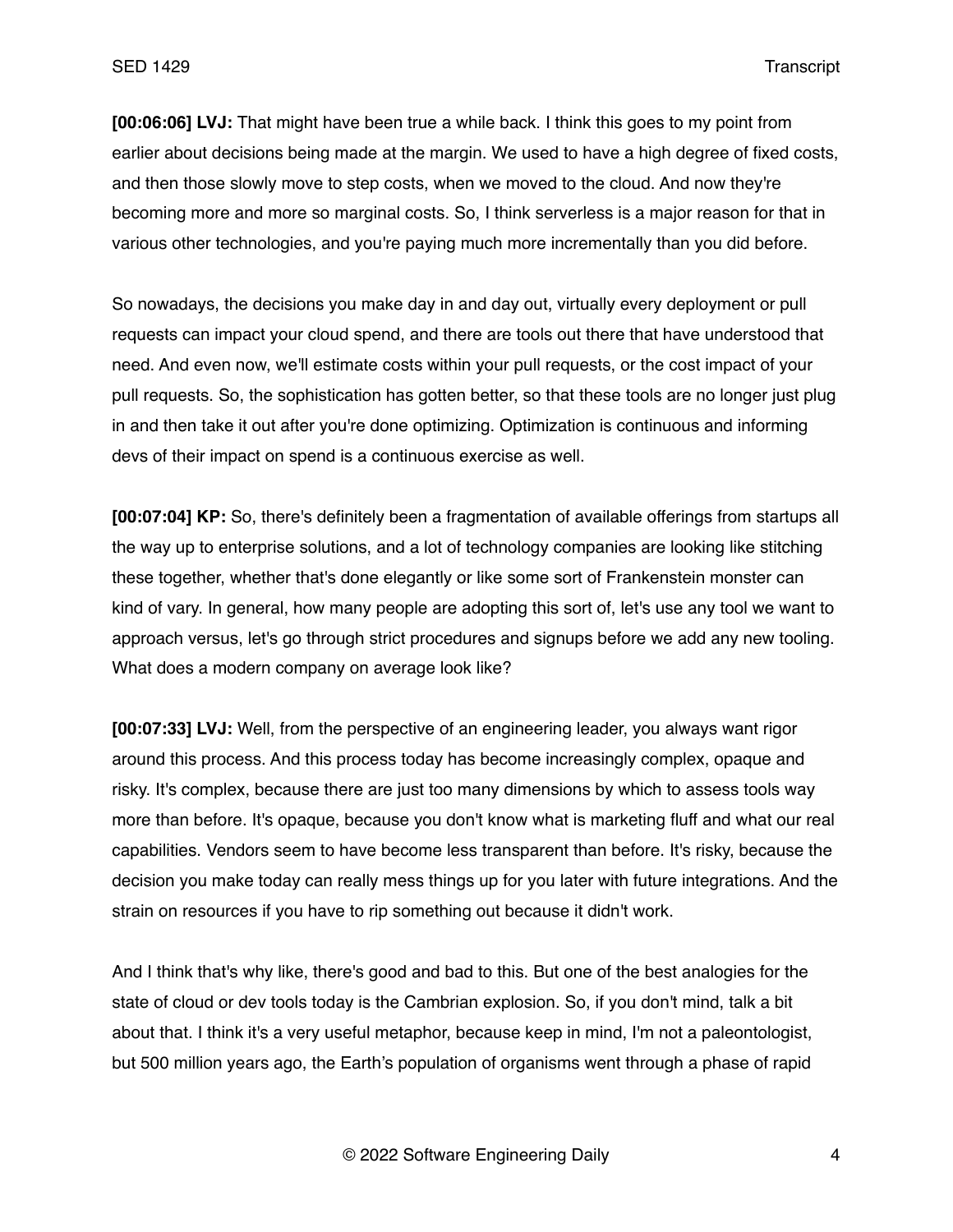evolution, diversification. This is when like, all the major phyla started coming on the scene. And the organisms tended to specialize or find a niche, by using different technologies or strategies.

So, we kind of see this today, as well, there's an explosion of tools on the scene. I think this has a lot to do with the amount of VC dollars chasing companies and eventually huge exits with these companies. But there's also been a lot of new categories coming on the scene or reorganization of legacy categories, like APM today, we could say has been reorganized into a traditional APM and observability tools. There are web tree tools now like blockchain or node API's. There are computer vision platforms, and so on. And they all have some kind of unique angle that allows them to specialize in a niche. And in many of these categories are not even winner takes all or even winner takes most, because there's so much niche specialization and use case driven decision making that needs to happen. And that's why I think it's a great analogy for the state of cloud.

**[00:09:29] KP:** So, let's say I'm a technical founder, I've got to make decisions about tools. What does Taloflow offer me? Do I sign up then? What's the overall experience?

**[00:09:40] LVJ:** So, if I were to break down the buying decision workflow into a few steps, we tackle only one of them. So typically, when you're looking to buy a tool, you start with discovery, this is where like something like Google or G2 will come and play. You're trying to understand the category at a very high level, maybe pull up a G2 page. Then there's selection which is where we come in, which is where we provide expertise. We help you identify the right criteria for your use case, help you make tradeoffs and triage options, and actually make a decision on the tool you want to go with. There's a bunch of other vendors that focus on the subsequent steps, which I would say would be negotiation, implementation and eventually renewal. But we play squirrely in the selection, or we could just call it matching an analysis phase of a buying decision.

And how we do that is pretty simple. We walk people through roughly a five to 10-minute questionnaire that extracts all the requirements for use case in a given category, like object storage, or cloud cost management, or APM. We then analyze that use case against all the vendor data points that we have, and all the history of cloud usage data we have from our various customers. And then we produce a report that basically replaces the weeks or months of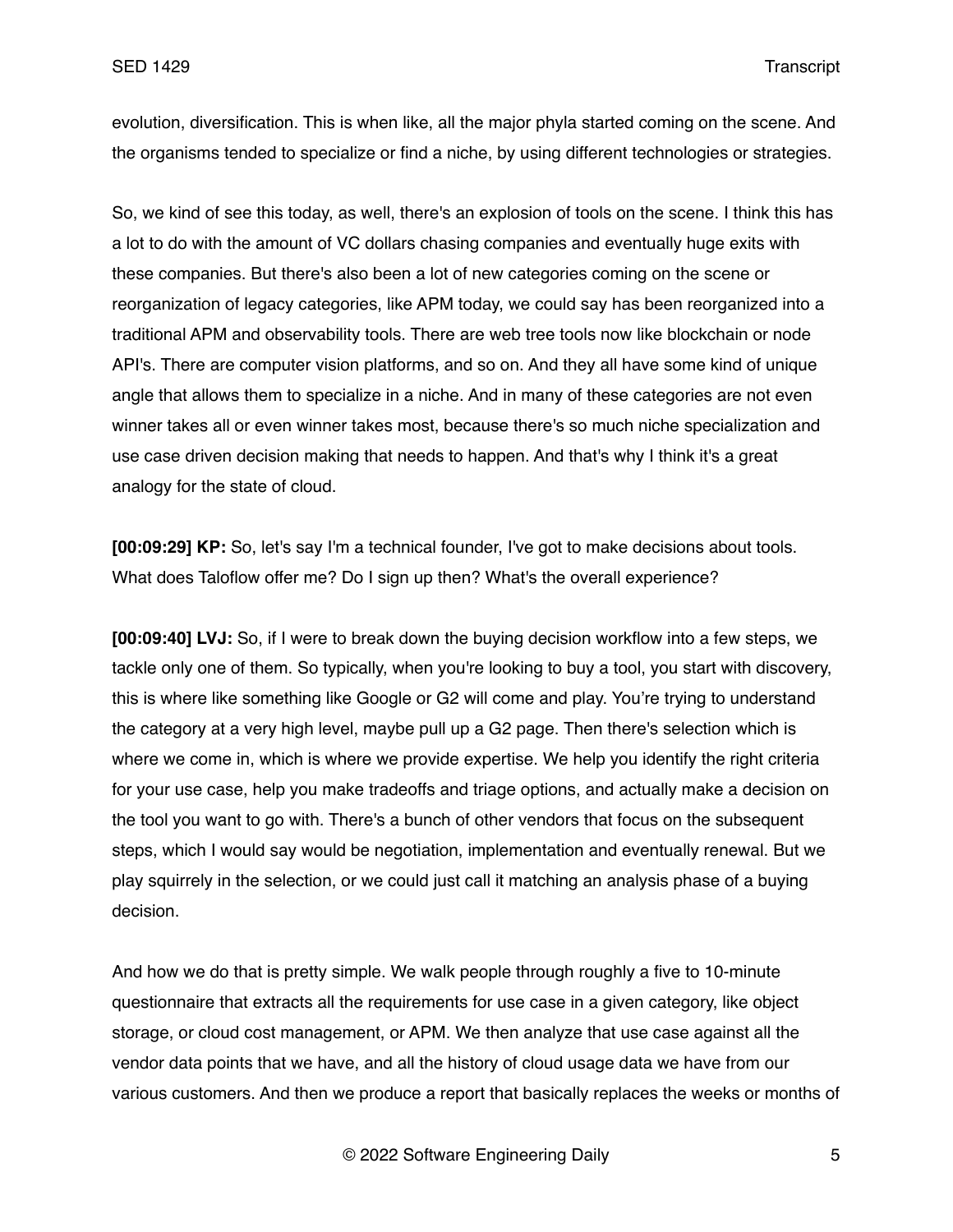research you would have been doing in a Google Doc or Google Sheet with your team, and we kind of get rid of that tediousness, and the personal bias that might be prevalent in those exercises with our process. So, that's how it works.

**[00:11:10] KP:** So, there's a number of factors that go into technology selection, maybe the most transparent one I'm going to guess is cost. Can we start there? What do I get in terms of cost comparison?

**[00:11:21] LVJ:** Well, you can upload a bill to our service and have it mapped to another provider. For example, if you wanted to compare the cost of Amazon S3 to Azure Blob Storage, or Google Cloud Storage, or some of the upstarts like Wasabi Storage, or Backblaze v2, you could upload your AWS bill, and we'll map the costs over. So, you could see what the storage component of your bill would look like on any other providers. That's the type of analysis we can provide.

But pricing is prevalent in a lot of decisions, and so is compliance and integration. But it really depends on the category, the types of dimensions that people include in their decision making will vary quite a bit. In APM, for example, it's absolutely key that a dimension around, you know, instrumentation and monitoring being included. Whereas in cloud cost management, there's definitely a dimension around optimization that has to be included. So, pricing is a factor, but not always the driving factor.

**[00:12:18] KP:** What about a company that's engineering focused, and really wants to make technology choices from organizations where they're going to expect their internal developers are going to give good feedback? The last thing I want to do is plant integration, and then start getting bad news for my developers, that the documentation doesn't match and all this stuff. There's always this sort of wariness about a new integration like that. Can you help me get some insight into what challenges might lay ahead?

**[00:12:47] LVJ:** Absolutely. I mean, that's another dimension that you could include in our process, right? Which would be like ease of use or quality of the documentation. The whole point of decision making we're trying to engender is that it covers all these bases, not just pricing or compliance, but the things that really matter when picking a tool. So, you don't want to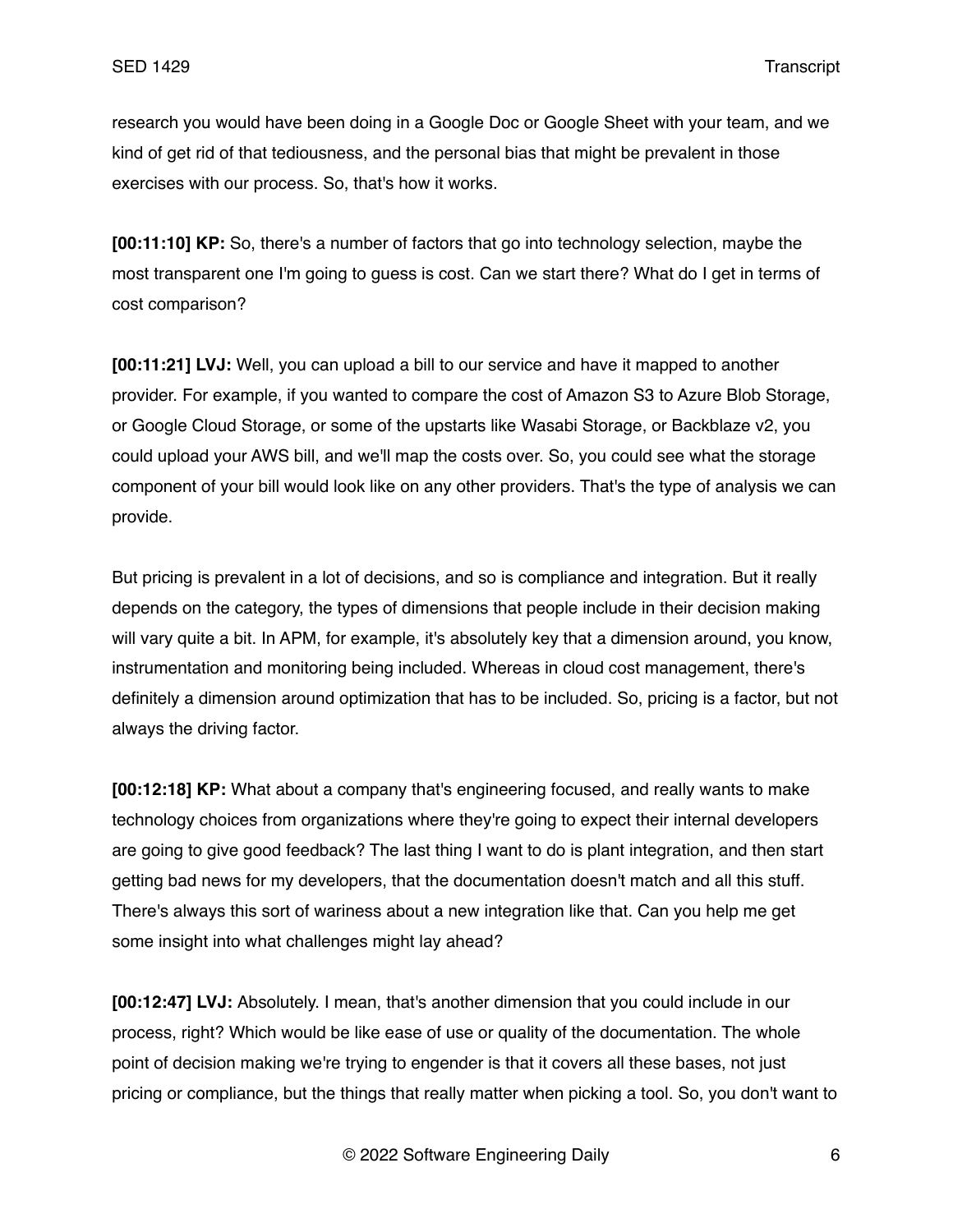rip it out months later. And you're actually satisfied with the decision you made. And that's why all these factors, including the one you mentioned, have to come into play. I do think we're in an interesting state of the world, especially with digital native companies, where many of these decisions are not top down, even though the VP of engineering or the CTO might be the nexus where the decision making actually does happen. A lot of the impetus for the decision does bubble up from engineers, or mid-level engineering managers as well, and they actually do have quite a bit more influence on the decision making on tooling than they did before.

**[00:13:45] KP:** Earlier, you mentioned that vendors have become less transparent overall. Could you expand on that?

**[00:13:52] LVJ:** Well, this is partly their fault, and partly not. I mean, let's just take a single ecosystem, for example, like the AWS ecosystem. AWS started with a few primitive cloud technologies around the storage, networking and computes areas and eventually that led to more diversification in their portfolio. And now they have 180 services and hundreds of thousands of skews. So, it's opaque because, you know, what do you pick? Like, how many ways can you launch a container on AWS? I think it's something like 15. And on top of that, players or ecosystems like AWS have built these marketplaces, or facilitated the expansion of past services built on top of their primitives, like Snowflake or Clumio, for example, which are basically built abstractions and specialized in a way that sort of helps them resell the primitive services that AWS offers, but adding a ton of value add on top, obviously. But there's just so much more complexity and opaqueness as to like, what do I pick for this specific task? There's so much to choose from and I think that complexity does serve the providers well in a sense that it leads to sprawl, which does lead to more spending.

**[00:15:01] KP:** We've talked about some of the dimensions that go into making those choices. Are there any hidden dimensions or things you find a lot of people are surprised by later?

**[00:15:12] LVJ:** Absolutely. I think one of the things people do not consider enough is the pain of integration, not today, but tomorrow. How does the decision you're going to make today going to impact the next one or two, or half dozen integrations you have to make in the next year? I think that requires a lot of foresight and planning and wisdom that some teams lack when they're trying to make a decision in the moment. It really sucks to implement a tool. It might work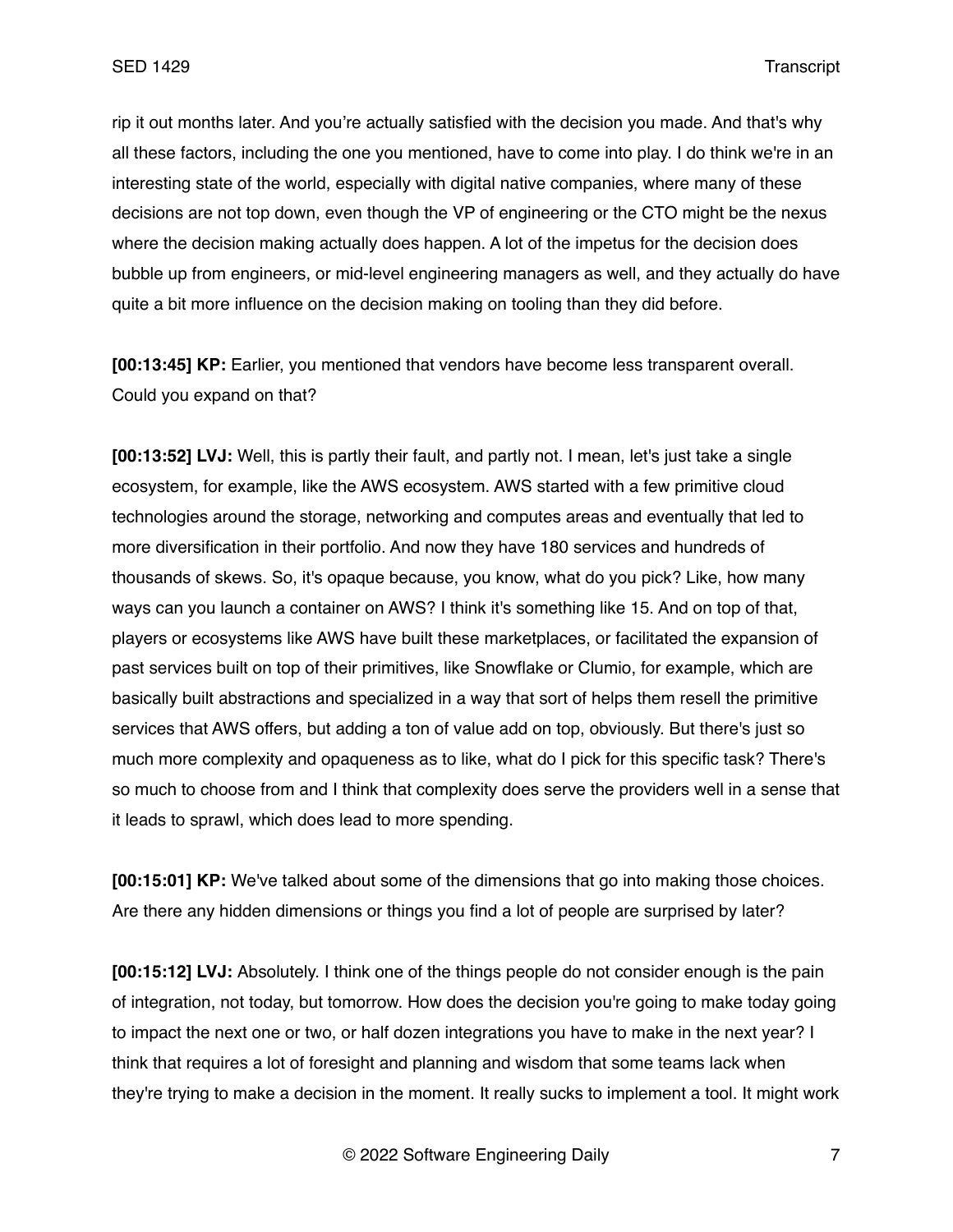for the present state of affairs, but then you have to add another tool for some other purpose. And all of a sudden, that kind of path to integration is botched because of the decision you made today. So, I think that's something that many teams struggle with, not in the moment, but later.

**[00:15:54] KP:** I also know a lot of companies have a fear of switching. And to some degree, I think that's justified. What is a healthy amount of such a fear that one should have?

**[00:16:04] LVJ:** Switching costs, I believe, will get lower over time. And just the nature of cloud and the development of all these past services that a lot of these services, you don't need to switch from another tool to use. There's a lot of digital natives out there right now that haven't used an APM yet, and are making a brand-new buying decision where it's not necessarily switching, I think that the stuff that is a bit more static and harder to switch are going to be the primitive services. So, storage, compute, networking, basic kind of stuff, simply because of the amount of investment code written at this point. But there are so many abstraction layers on top of that are easier to switch over time.

And as you know, some things like Kubernetes, and service meshes and so on are eventually going to make applications potentially more portable, because of the abstractions they provide. So, I believe the future is bright when it comes from the searchability point of view, and there's enough in the table and enough decisions that companies have to make that don't have high switching costs for a company like ours to be useful.

**[00:17:11] KP:** The cloud platforms keep expanding, as you'd mentioned, we're now at like 180, something AWS services, at least until the next reinvent, whether there will be a whole bunch more added. I guess, if I was a small player, one fear I have to have is the cloud going to eventually offer a free version of my service I'm building? And maybe instead of remaining a utility, the cloud will keep rising and rising, one strategy could be do less integrations, let's just wait for AWS to offer something native. What are your thoughts on that level of caution?

**[00:17:43] LVJ:** Well, for the latter, you'd have to wait, which is a problem and sometimes you need something right away. But I do think there is a limit to the economies of scale of these major cloud providers. So, there's going to be some kind of a floor as to how much they can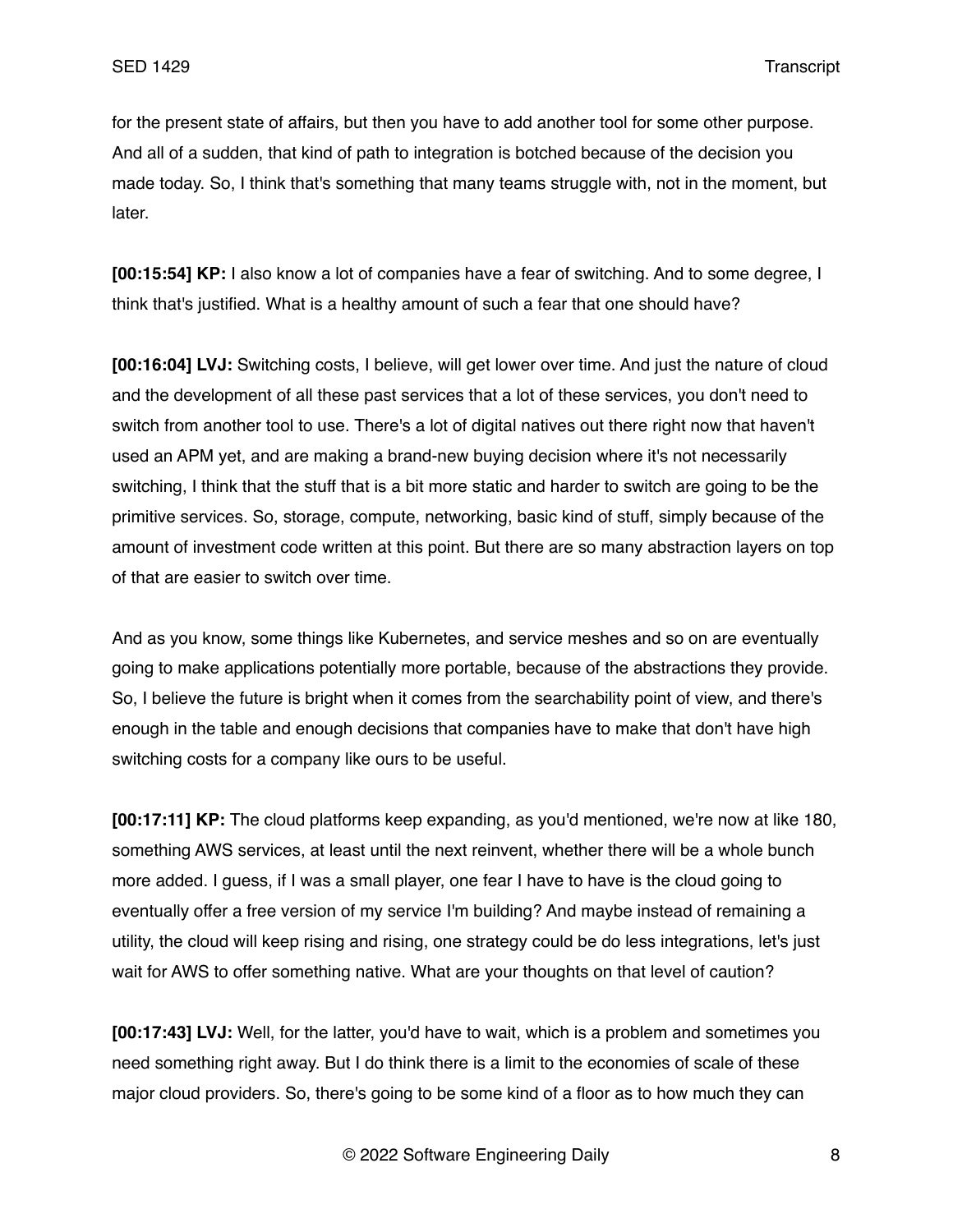prices. And we've seen several categories, even in their primitive services where there are real threats to their dominance. Amazon S3 itself has some real alternatives out there, and I do think that if you just take the big picture for a second, AWS doesn't necessarily have to undercut what a lot of these upstarts are doing in any way because, in fact, what they are doing is helping resell AWS services, because AWS is the backbone for so many of these past providers built on top.

So, it's all a bunch of healthy competition where there's a lot of winners in this relationship and I think few losers in the grand scheme of things. So, I don't see this being a race to the bottom on pricing in any way. And I think that we're just going to see more specialization, and AWS will realize that there are some things that can't be best in class in. However, a lot of these differences in terms of how the major cloud platforms behave is cultural. So, AWS has a cultural tradition of having small silo teams that ship things that are tied to customers who commit to spend, and then do a lot but bespoke works, and they don't like to shut things off. So, they have a habit of shipping a lot of new services and features like at the future reinvents, we expect they'll ship out a lot more and not too many. I think, we also take the holistic approach, because it's against our culture and leadership principles.

But on the other hand, you could take Google and presumably their cloud platform and think, okay, well, maybe this team is going to be culturally inclined to add to the notorious Google graveyard over time. So, I think there's a bit of that at play, where you're going to see some of the major incumbents add many more services and others try to simplify their offering over time and let some of the upstarts get the share of the pie.

**[00:19:44] KP:** Well, any sufficiently large company, especially one that grew without meticulously tracking, the sorts of thing, probably has some low hanging fruit or some ways they could optimize, do cost savings, things like that. Do you have any rough high-level statistics on what the immediate gains are for people who start exploring with Taloflow?

**[00:20:05] LVJ:** Well, the benefit of using Taloflow is you're just going to avoid a lot of frustration. I mean, if you're an engineering leader today, and you're in the selection phase or your buying process, I mean, really what alternatives are there out there? There are Gartner and Forrester reports that some engineering leaders might reference but digital native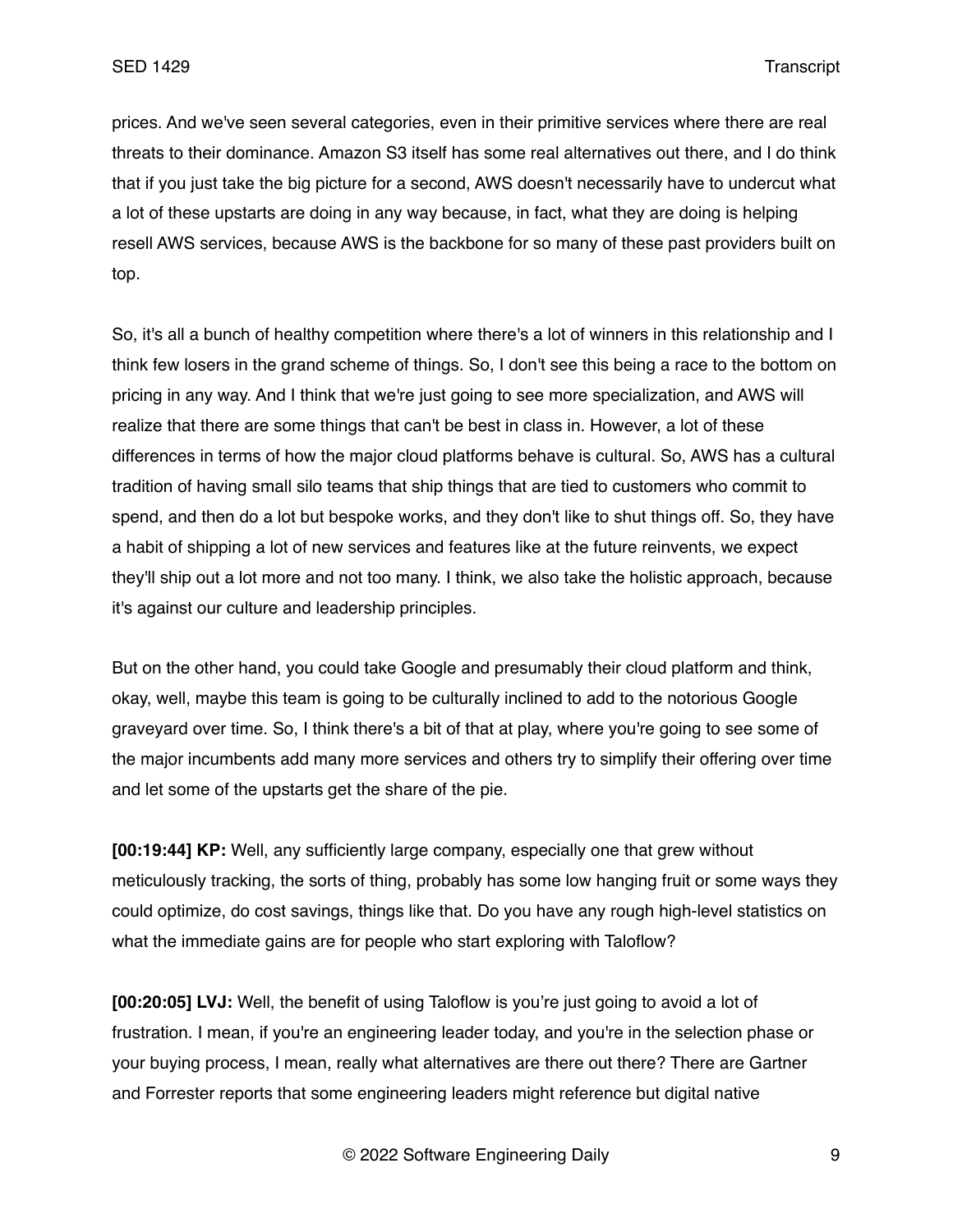companies especially, I don't think that the opinion of these Gartner, Forrester will be that useful except to get a sense of enterprise adoption, the tools. So, when it comes to use case or making informed tradeoffs, there's a lot of information lacking out there. And we're basically automating the matrices and vandal research you used to have to do or assign several developers to. And so, we do have a lot of anecdotal evidence, definitely a few unicorns, last quarter, we help where they were trying to, let's say, make a decision between DataBricks, and Snowflake, and it's a multimillion-dollar decision for them. And they were all doing that work in a Google Doc or Google Sheet and over several quarters had poured in a bunch of time. It's extremely tedious work and prone to personal bias.

And so, the real benefit of using Taloflow is in a pretty streamlined way, you can go from a need to having something thoroughly researched, and objective and transparent to support a decision or help you make one entirely. So, the real ROI and using Taloflow is I guess, you're saving the cost of a bad decision, and you're saving the developer hours involved in getting to a decision.

**[00:21:36] KP:** Well, maybe we could walk through a use case. Let's say I've invented some app, and it's growing faster than I expected and I've overlooked that I need some full text search in it. So, Elastic Search is at the tip of my tongue is one of my options that I know. There's some new schism with AWS, and there's probably a long tail of other options, maybe something even alternative to Elastic Search. How do I start making faster decisions?

**[00:22:03] LVJ:** So, Elastic's offerings themselves. I mean, they're not in the category that we cover today. So, if you don't mind, I'll just talk about a category we support might be more helpful as an example. I'll take something like object storage. There might be a case where you've had an exponential growth in the volume of data, whether it's text, images, audio, and video, and you're at the breaking point where you need maybe something more cost efficient. But maybe the nature of your data is unique, where some providers might work well for you, and some won't.

So, a really interesting use case that works well for a particular vendor is a type of data that you need hot access to, but you don't plan to access it all the time. So that vendor would be Wasabi. They offer hot storage at basically, IA rates, which is really cheap, in comparison to Amazon S3 standard storage tiers. But they do have a Fair Use policy where you cannot read more data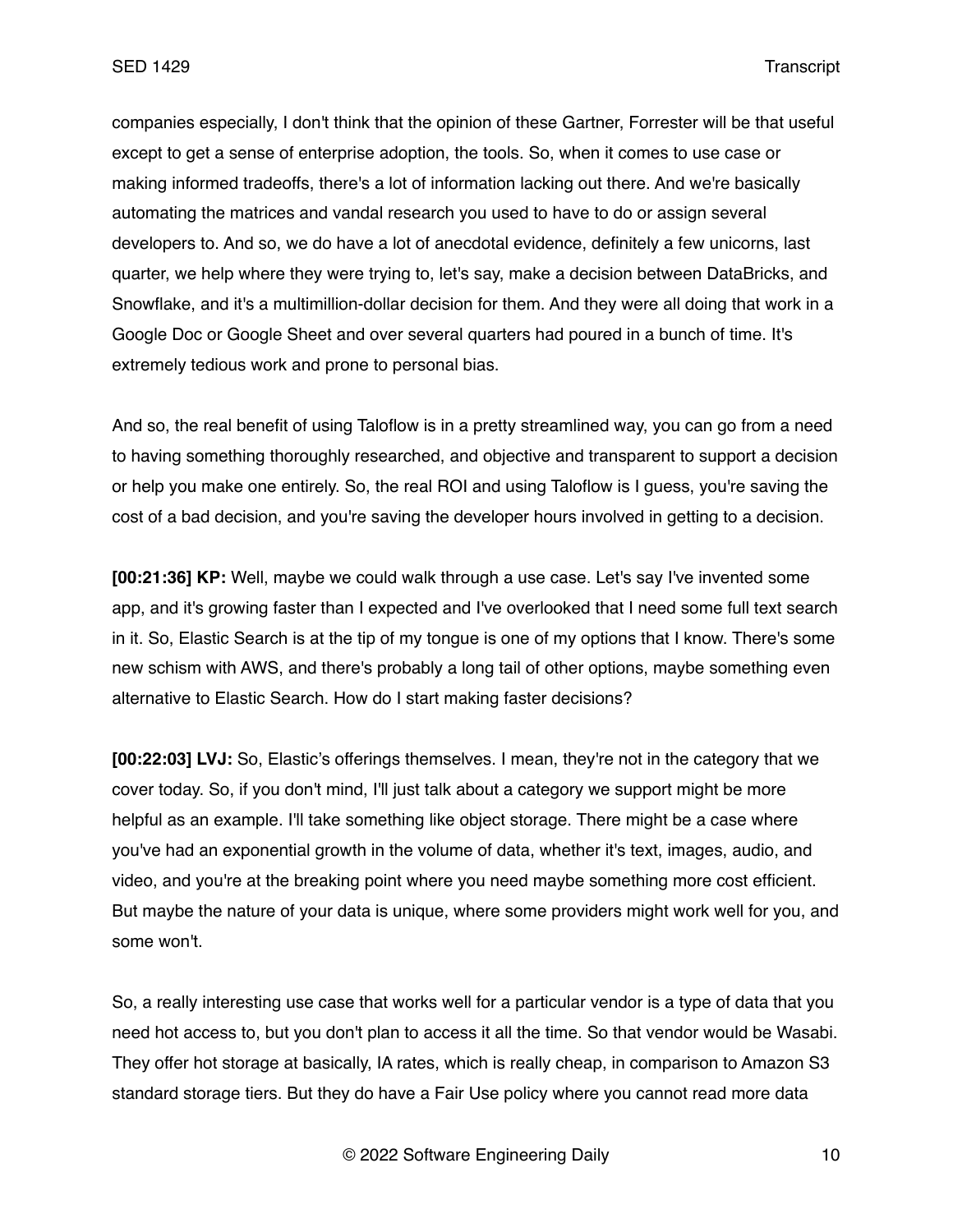than you write. So, if you read more data than you write, don't use Wasabi. But there are use cases that Wasabi is good for and one use case I would mention would be, let's say body cam footage for police departments where there's the occasion where these things need to be reviewed, and they need to be reviewed within a very short timeframe, and you don't want to pay through the nose to get something out of glacier on AWS. You don't want to wait days for the file to be retrieved. So, you can have hot access to that file on Wasabi as long, again, as you're not reading more than writing. So, that's a very good use case for Wasabi that could work for a situation where you're at a breaking point, because the amount of data you're storing is just growing exponentially. I hope that illustrates the point.

**[00:23:43] KP:** Definitely, object storage can get pretty complicated. I know there are lots of switches, probably some I'm not even aware of that can help optimize for specific conditions and use cases. How informed does one of your users need to be where they start exploring on a topic like object storage?

**[00:24:00] LVJ:** So, the level of information you need to be equipped with is fairly low, because the flow or questionnaire that we provide to each user itself will cover 90% of the bases. And then we have experts ready to help you for the final 10%, if there's anything else you need to cover. The questions themselves, whether we're asking for the volume of reads versus writes, or the amount of data you're storing, or let's say the amount of data transfer in versus out of provider, even though those are fairly technical questions that require some level of information, we do a good job of explaining to our users how they should answer these questions and where they can find that information. And if they can't, giving them some sense of here's what someone typical of your use case would answer.

So, you can get to a decision, even if you don't really have all the answers today. And you can always refine that and run different scenarios later, and we see this kind of strategy work across categories. There are several we have in beta, like customer data platforms, where a provider, like Segment is definitely prevalent on the scene, and has been bundling a lot more products into its platform. But there are a bunch of options like RudderStack that came along and are disrupting Segment's connections product with a warehouse first approach, and it's sometimes hard for users to understand well, will RudderStack really work for me? Segment seems to be okay, except it's pretty expensive.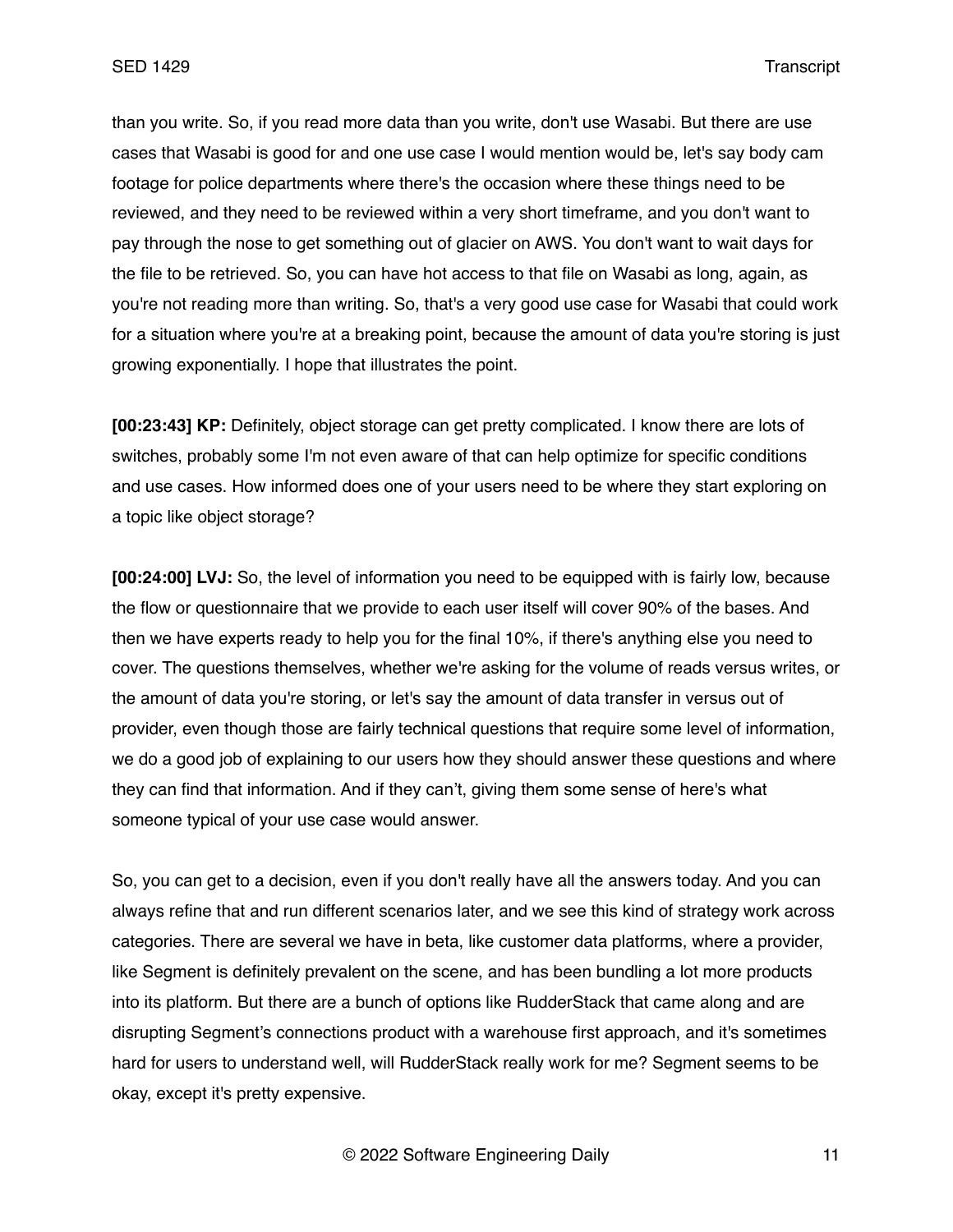But we do get the use case information out there. And something as simple as asking a customer to bucket themselves into a use case, are you D to C? And have data ownership concerns. Well, if yes, then we will probably apply more weight to the RudderStack side of things than the Segment side of things, because RudderStack will do well, when you have a lot of track users. So, even allowing users to bucket themselves into use case allows us to provide a recommendation that has some degree of sophistication to it.

**[00:26:02] KP:** There's certainly no shortage of vendors and different services out there for me to research and look through. Can you talk about the scope of what Taloflow will help me investigate?

**[00:26:14] LVJ:** Definitely. So, the scope today is fairly narrow, because we have a very high threshold to launching a new category. The reason why is that we make all our data points transparent to the user. So, they can go ahead and see like, what was all the logic behind the rules that produce this recommendation. And then on top of that, we work with a bunch of experts who we make sure have no conflicts of interest. We interview dozens of vendors, depending on the category. We talk to real users. There's a lot of research involved to produce the type of recommendations we want to produce. And so initially, we were only live in object storage, and that has been the case of the last year.

Actually, today is the first time we're launching a new category, and that's going to be cloud cost management. So, starting tomorrow, you could come to talolow.ai and get help picking the right cloud cost management vendor for our use case. And by the end of this month, we'll be helping you with APM and observability tool decisions. So, we've kind of cracked the code in terms of adding new products at a faster clip. But it definitely is a science, and we take it very seriously. We're not trying to add as many categories as we can, willy-nilly. The recommendations and the quality of the recommendations we provide has to be very high.

**[00:27:33] KP:** So, how does your business model work? Who are your actual customers?

**[00:27:37] LVJ:** So, we have a two-prong business model. On the one part, some vendors basically have it as part of their sales process. They think it's a good idea to have some third-

© 2022 Software Engineering Daily 12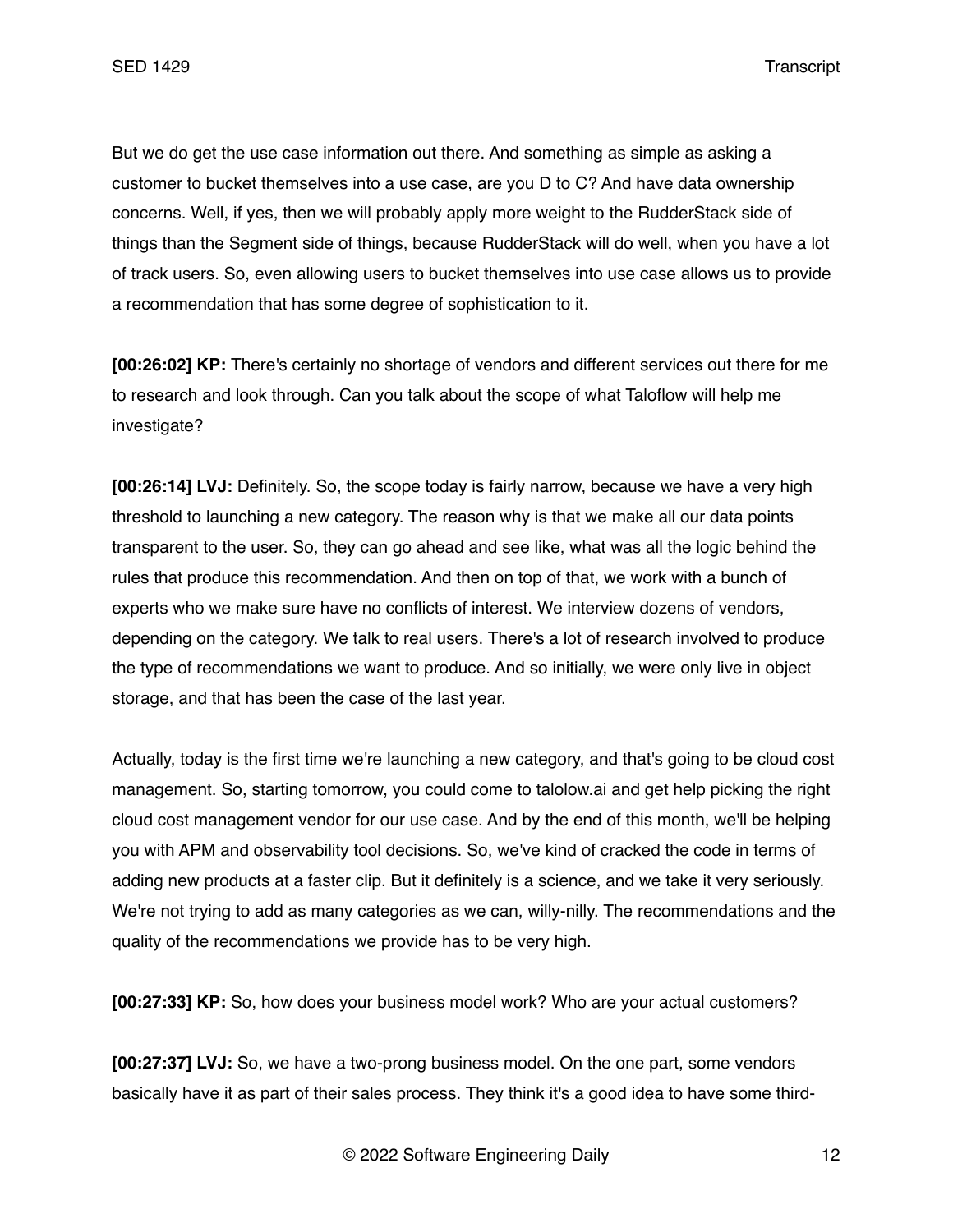party validation. So, for example, some vendors in the storage space like storage.io, on their pricing page, they'll link to Taloflow and you can basically trigger an invite to Taloflow to get a cost analysis comparing AWS, Azure and GCP to storage, and it produces some kind of an ROI for the user. This way, storage's prospects get some third-party validation as to, "Hey, what would be the cost benefit of switching from let's say, AWS to storage for storage?"

So that's one example. We charge vendors a collection of usage fees, depending on the amount of reports that are generated on behalf of their prospects or customers. And on the other hand, for other, let's say, there's a prospect or a customer that we refer directly to a vendor that they didn't have prior relationship with, we do get compensated on the referral for that. But we have structured our compensation scheme in such a way as to align our interests with the buyer. So, we're only getting compensated on a recurring basis in the long run. We lose a bunch of money. Let's say, if you pick a tool, we recommend it and rip it out a year or two later. If the decisions we help you make are sticky, we benefit and get compensated better. So, it's a slightly customized depending on the vendor, but it's structured in such a way as to align our interests with the buyer. We do think that eventually we'll launch some SaaS tools that buyers can get a bit more flexibility around how they collaborate with their teammates on these decisions, and so on where we might monetize the buyer side a bit more than we do today.

**[00:29:25] KP:** So, if I'm a technical decision maker, I can just come in and do one of the questionnaires, and there's no cost to me? I get the analysis, just by being a member?

**[00:29:34] LVJ:** Absolutely. You don't even have to sign up until you've successfully answered all the questions and satisfied with the report preview and want to get the full report. So, you'll get an inkling of what your decision should be without even leaving your email. So, there's a bit of a benefit to that. We want to help developers and obviously we also want to make some money too. So, that's where the full report comes in and allows us to build a relationship with the developer who's looking to make a decision.

But the beauty about our report is it's fully transparent what we do and what went into our recommendation. So, the developer can go and look for themselves, what was the math behind the recommendation. And we know we break it down in various charts. So, it is shown very transparently and we're pretty big about this. We have a separate editorial process when it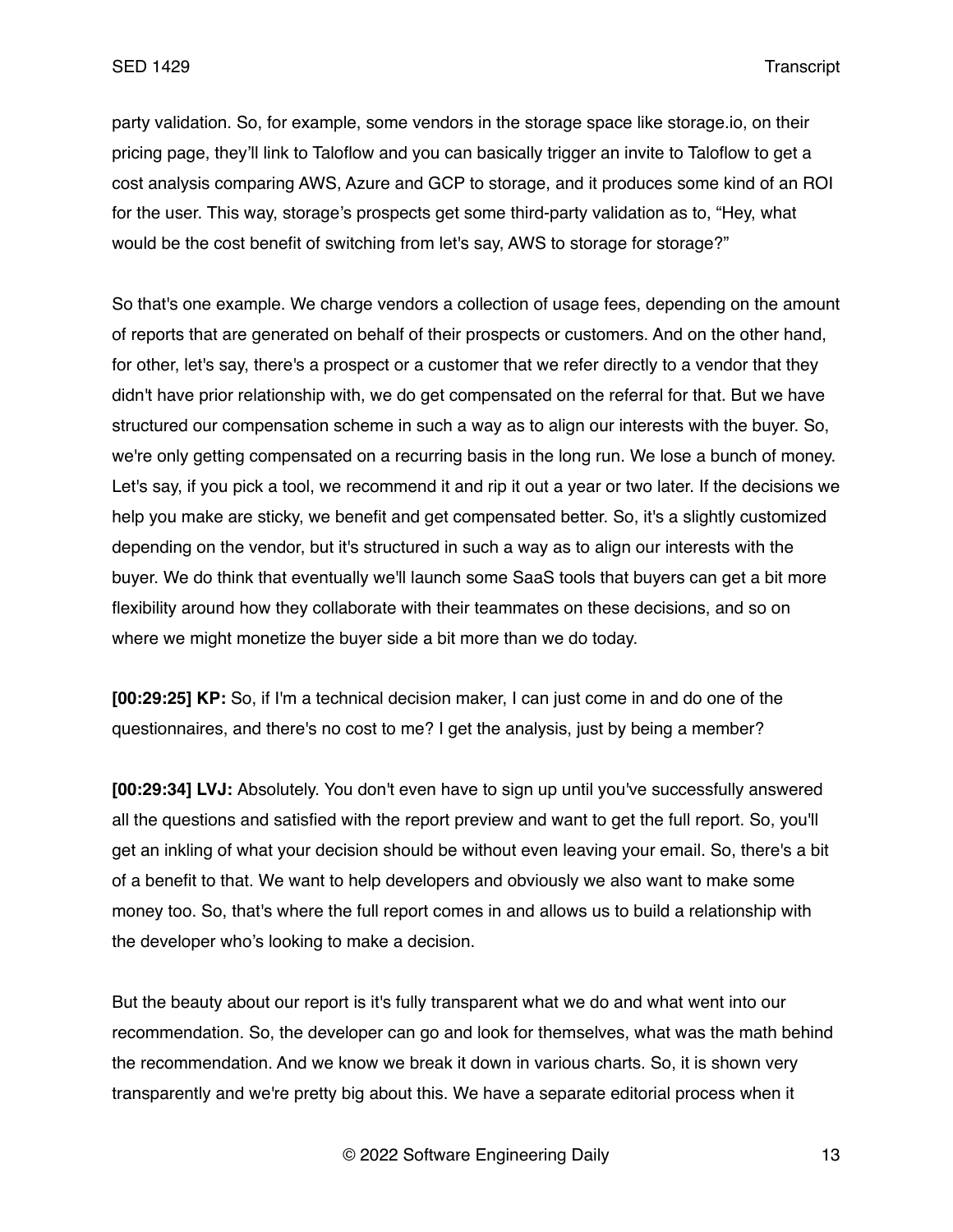comes to recommendations and how we design our rules. So, we're as free from bias as we can be, and I think it's important to make that point very clear.

**[00:30:32] KP:** Definitely. Whether you've made, I don't know if it was a formal comparison, or if you just mentioned Gartner and Forrester, when I think of those, I think, in a broader category, maybe something like consumer reports. Is the goal of Taloflow to be a recognized brand authority in that regard? Or do you have a different sort of a mission in those companies?

**[00:30:50] LVJ:** I mean, our mission is really to help depth teams make the right decisions for their stack, and sometimes that means we're going to borrow some parts of the Gartner playbook, which I think comes into play when we're trying to research categories, and, you know, have a team of analysts that deeply understand the categories. Some parts come from the G2 playbook, where they've crowd sourced a bunch of vendor information directly from users, I think, is genius. And some of that will come into play for us.

But one of the analogies I think is most powerful, does exist in the consumer space, which is Credit Karma, or similar companies where they do provide some level of insights to consumers that helps them achieve a goal, like improve their credit score. And simultaneously, some of the things that they recommend could include you making decision around, which credit card would be the best for you, or selling you other products and alongside that. So, I think the degree of sophistication to what we do will have to be a lot higher, because developers are by nature skeptical, and needed a lot of data to make a decision. And so, by no means don't want to belittle what we're doing by comparing it to a consumer-oriented application. This is very, like, what we're doing is quite sophisticated, and it has a lot of data in it. But the model is similar. We take people in who have an objective, provide some insights about their use case and get them a recommendation, and whether they take that recommendation run with it is up to them. But our interest is in providing you the best recommendation we can.

**[00:32:20] KP:** When you think maybe five years out in the growth of the company, where to do you want Taloflow to be?

**[00:32:29] LVJ:** We think Taloflow is in the perfect position to be the intermediary between cloud vendors and buyers, where there isn't really a good one today. And I think what developers

© 2022 Software Engineering Daily 14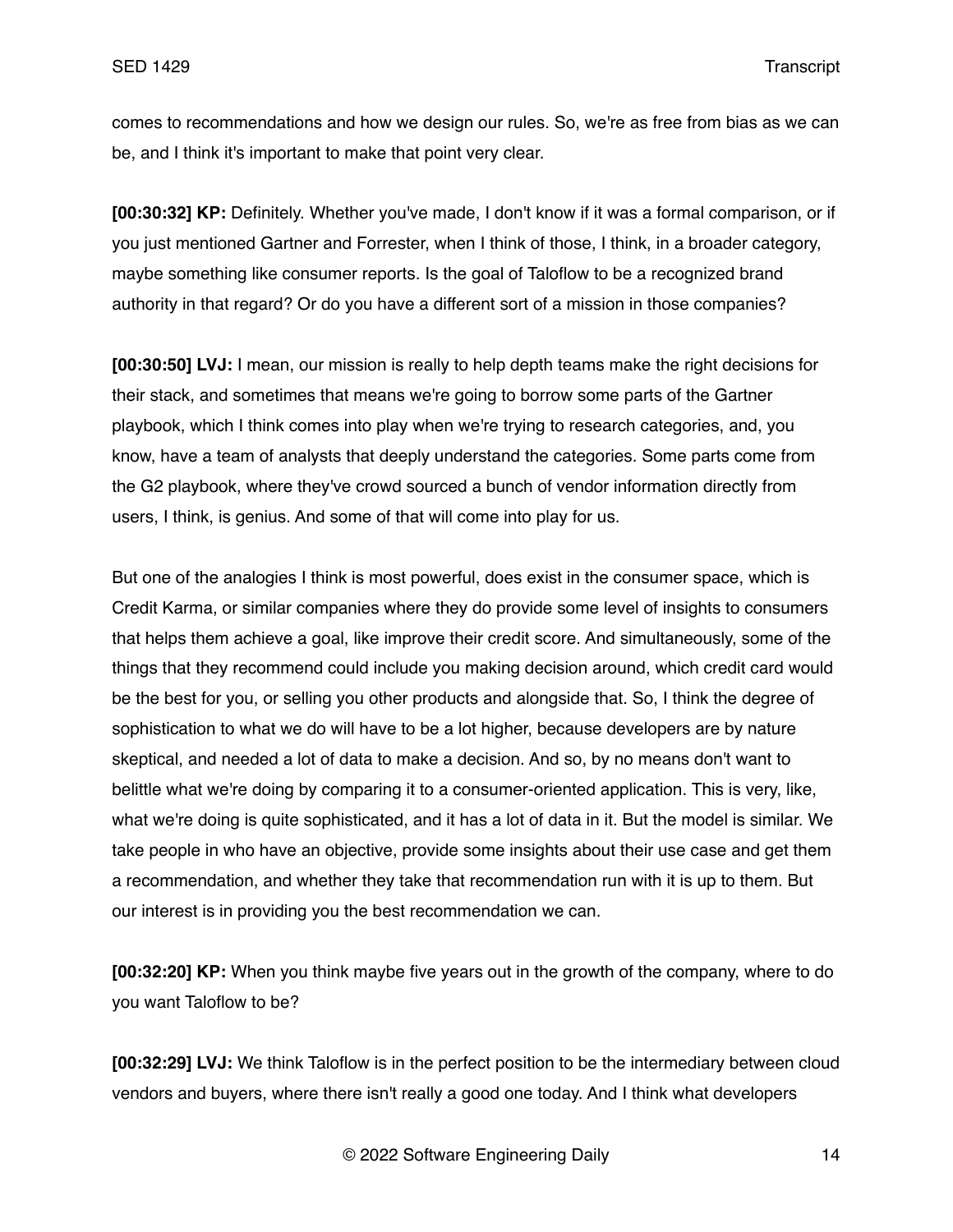really want is transparency, faster decisions. And I think vendors will benefit from that as well. And we can play that role. Because we're basically bring a lot of rigor to the process that used to be all about testing tools yourselves, talking to some friends, reading some docs and some blog posts about tools. And like I said, compiling matrices, in a Google Doc. And I think that was both for the buyer and vendor, an arduous, tedious drawn out process that I think, you know, shouldn't exist, and that's where Taloflow is going to come in, where we're going to be plugged into every decision of a technical for a piece of the technical stack.

**[00:33:21] KP:** So, when it comes to the not built here attitude, it's sort of where engineers say, "We don't want to use some vendors tool. We're smarter than them, we're going to build our own version here in house and connect it into our system and the most customized, perfect way", which maybe there's occasion for that, but I think it's a strategy we're taking a second look at as well. I'm just curious if you see that similar attitude manifest in the research side that even though you've done this custom questionnaire process that leads me to this personalized sort of high-quality matrices that will help with my decision that an engineering lead might feel there's a need to do some follow up, or is that really only when it comes to writing code?

**[00:34:01] LVJ:** Interesting, okay. So, by the way that the not built here, I think I totally get now and our tool actually does help you make build versus buy decisions as well. And we will even recommend open source options alongside paid options, and there's like an APM there's totally a case where we recommend Prometheus instead of Datadog, right? But when it comes to not researched here, I think, in most cases, we're facilitating a large part of the process that these engineering leaders would engage it anyways. So, even if we get them 90% there, and then they just need to hold one call with a solutions architect at whatever vendor to feel confident of their decision, like we've saved them a bunch of time. And then I understand that last call/last mile verification maybe needed in a lot of cases but to be successful, we don't need to replace that either.

However, for these engineers, they should know that our experts which are in house are available to answer you know any other point in questions around in any of these categories, and we've spoken to virtually all these vendors and all their users – not all their users, but obviously, many of the top users they've had, and some have been happy and satisfied, and some will have it and kind of know the lay of the land. And I even think that the not research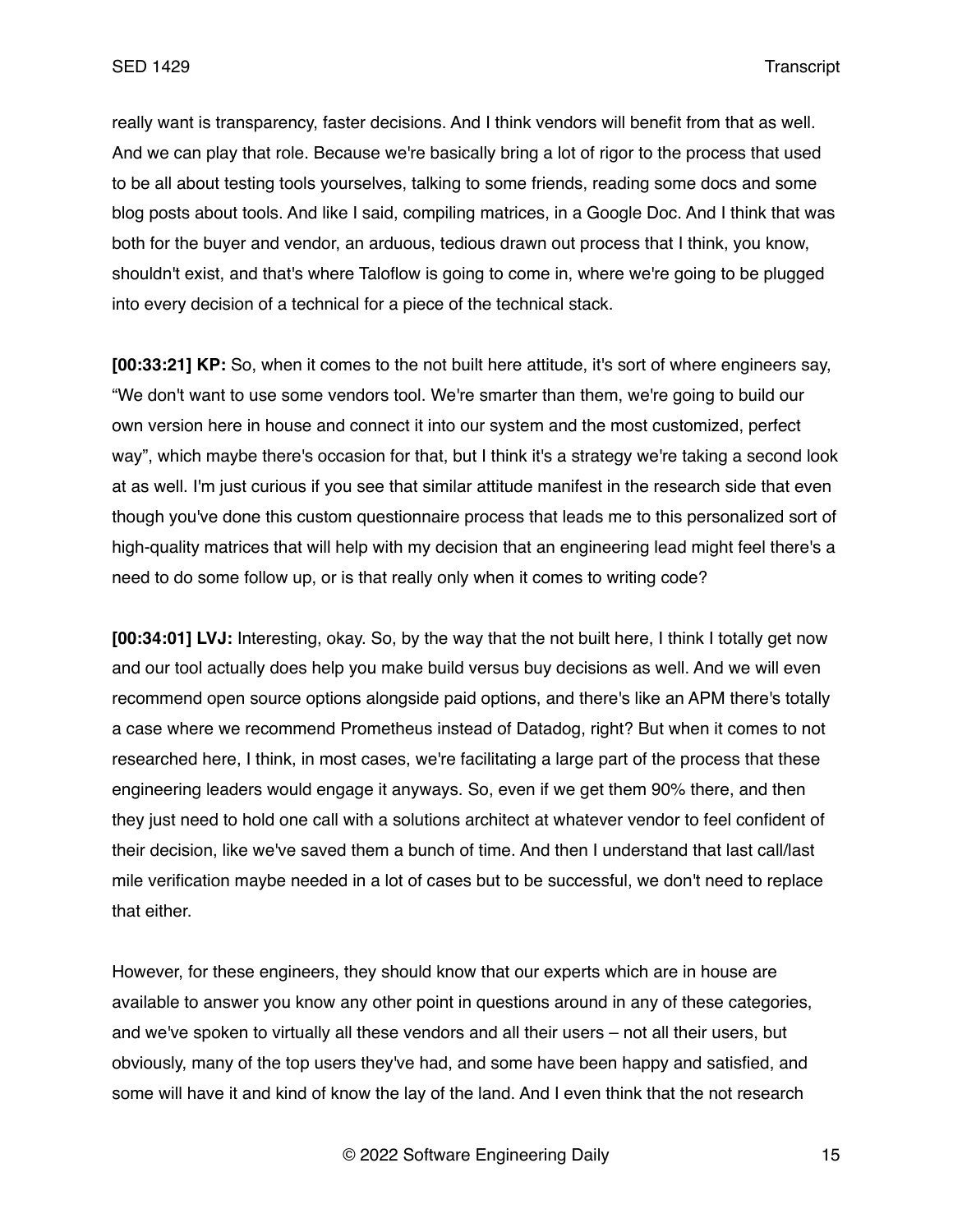here attitude folks could use us for that last leg, and we're a resource available to them. The reports aren't meant to replace everything, they're meant to replace, probably 90% to 95% of the work you'd be doing, anyways.

**[00:35:31] KP:** When we think about, I think I've used the phrase engineering decision maker or technical decision maker along the lines here, that can be a person with a variety of different job titles and backgrounds and things like that. To wind up, could you talk a little bit about the common personas for users of Taloflow?

**[00:35:48] LVJ:** So, depending on the size of company, I mean, we love focusing on digital native companies and enterprises do use our tool from time to time, but digital natives is really our sweet spot. And when I say digital natives, I mean, like folks who were born in the cloud, per se. They've recently raised a series B, or C around. Their engineering org tends to have a lot of responsibility, and also autonomy in making decisions. Let's say they're not, you know, being hampered by FPNA day in and day out, like they have a lot of autonomy in the decisions they make. So, I think that those types of buyers the CTO, or VP of Engineering is going to be at the nexus of a lot of these decisions, and is typically going to be the one engendering the rigorous process around picking the tool.

Oftentimes, like I said, these decisions do bubble up, but they tend to kind of push it back down and say, "Okay, well show me the research, show me the alternatives." And that's where individual contributors might actually be contributing to the research and discovering of alternatives so that there could be more rigor around the process. It is very much a collaborative, but not always democratic effort that involves a lot of functions and teams. But our ideal persona at a digital native is the CT or VP event. And you know, the ideal stage of digital native for us as a series B or C company, typically, because the velocity of decisions for these teams are so high, that not only can we win them over with it, say, a decision in a single category, but they might be making five or six decisions, that same quarter where they could use our help. And we like that kind of interaction and stickiness with our product, because otherwise, we're kind of a onetime thing.

**[00:37:27] KP:** Well, how did some of those users get started and checked out the recommendations you have for them?